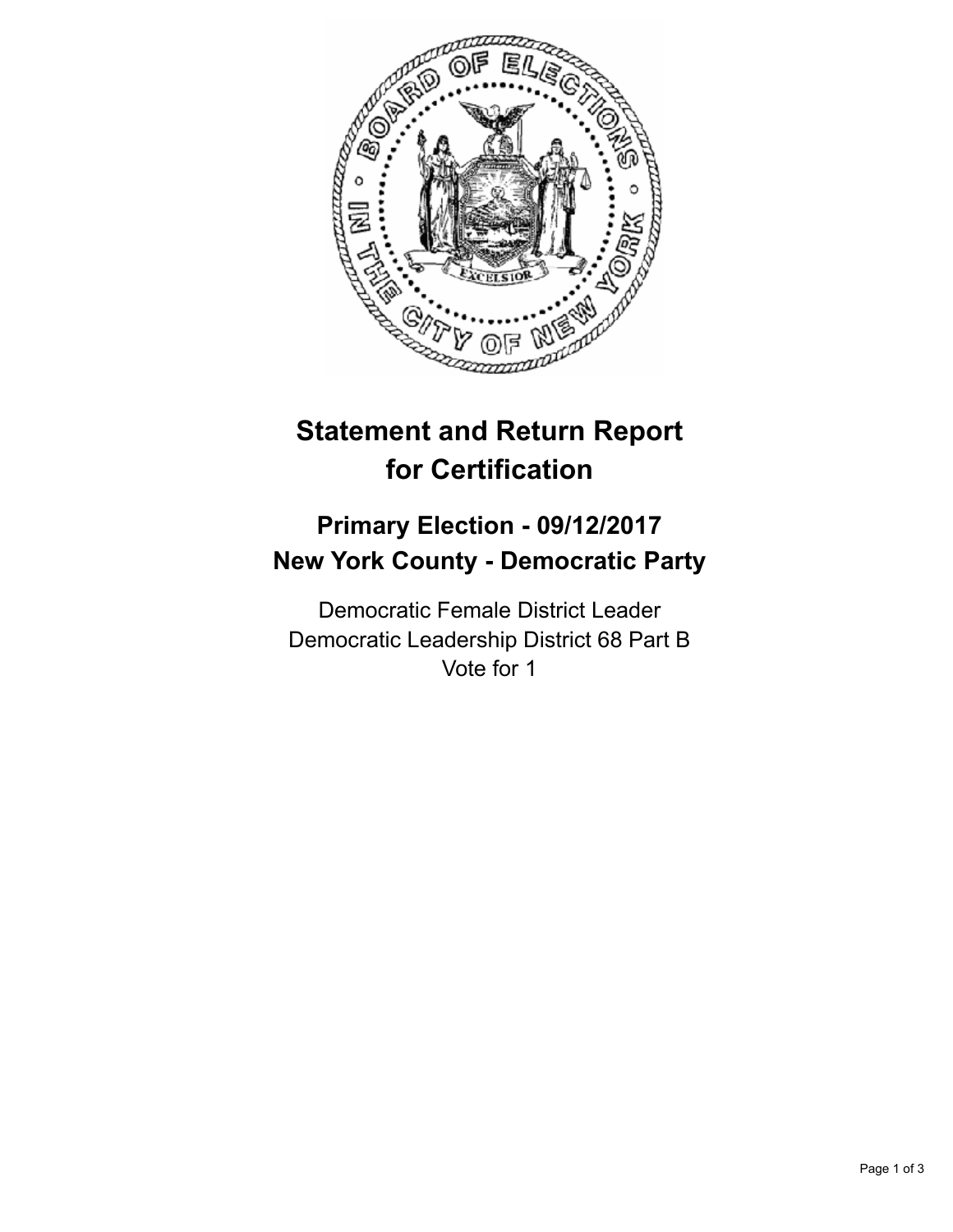

## **Assembly District 68**

| 2,540            |
|------------------|
| 0                |
| 65               |
| 25               |
| 2,630            |
| 0                |
| 2,630            |
| 715              |
| 1,100            |
| 1                |
| 1                |
| 1                |
| 1                |
| 1                |
| $\boldsymbol{2}$ |
| $\overline{2}$   |
| 1                |
| 1                |
| $\mathbf{3}$     |
| 6                |
| 1,835            |
| 795              |
|                  |